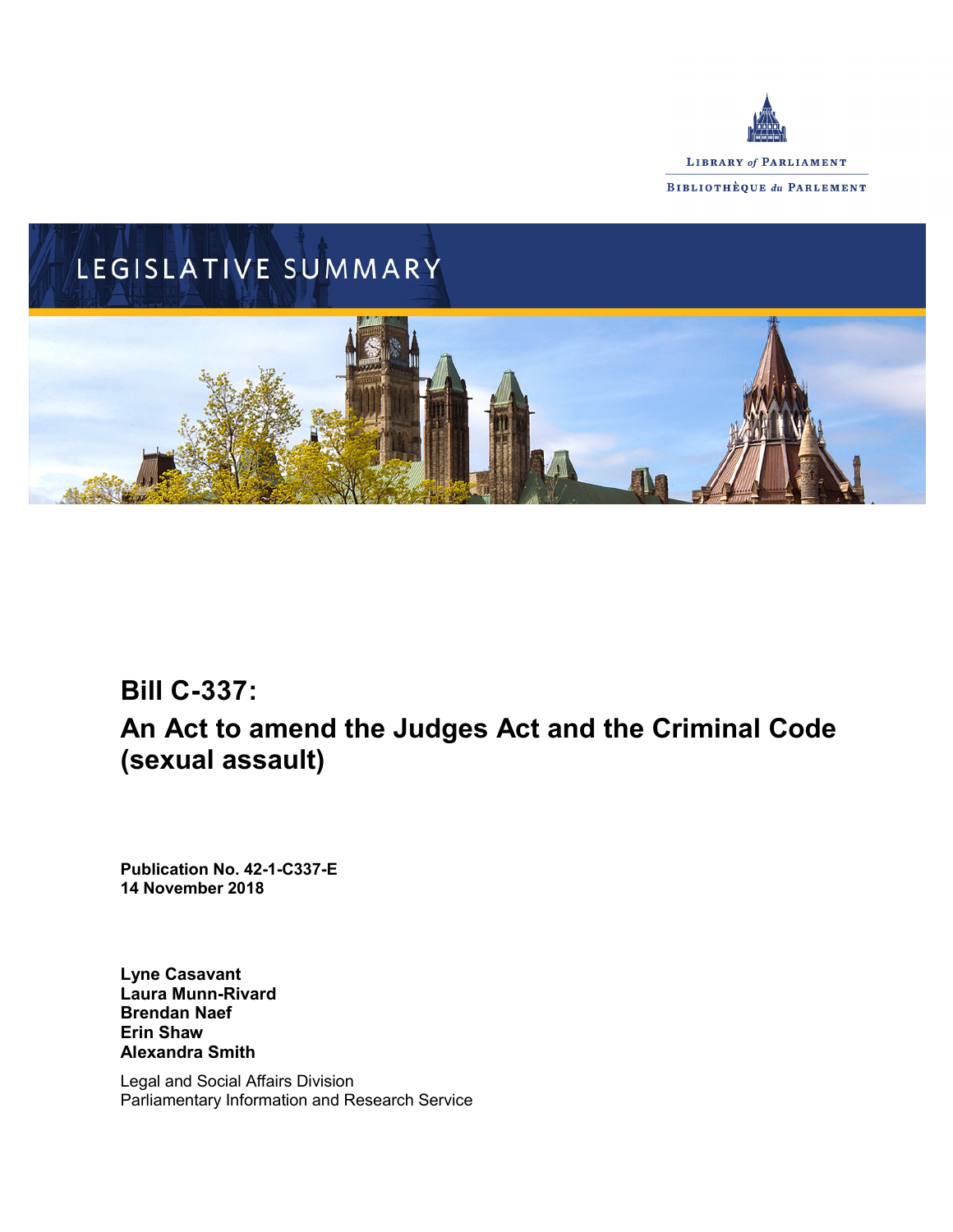Library of Parliament *Legislative Summaries* summarize bills currently before Parliament and provide background about them in an objective and impartial manner. They are prepared by the Parliamentary Information and Research Service, which carries out research for and provides information and analysis to parliamentarians and Senate and House of Commons committees and parliamentary associations. Legislative Summaries are revised as needed to reflect amendments made to bills as they move through the legislative process.

Notice: For clarity of exposition, the legislative proposals set out in the bill described in this Legislative Summary are stated as if they had already been adopted or were in force. It is important to note, however, that bills may be amended during their consideration by the House of Commons and Senate, and have no force or effect unless and until they are passed by both houses of Parliament, receive Royal Assent, and come into force.

Any substantive changes in this Legislative Summary that have been made since the preceding issue are indicated in **bold print**.

© Library of Parliament, Ottawa, Canada, 2019

*Legislative Summary of Bill C-337* (Legislative Summary)

Publication No. 42-1-C337-E

Ce document est également publié en français.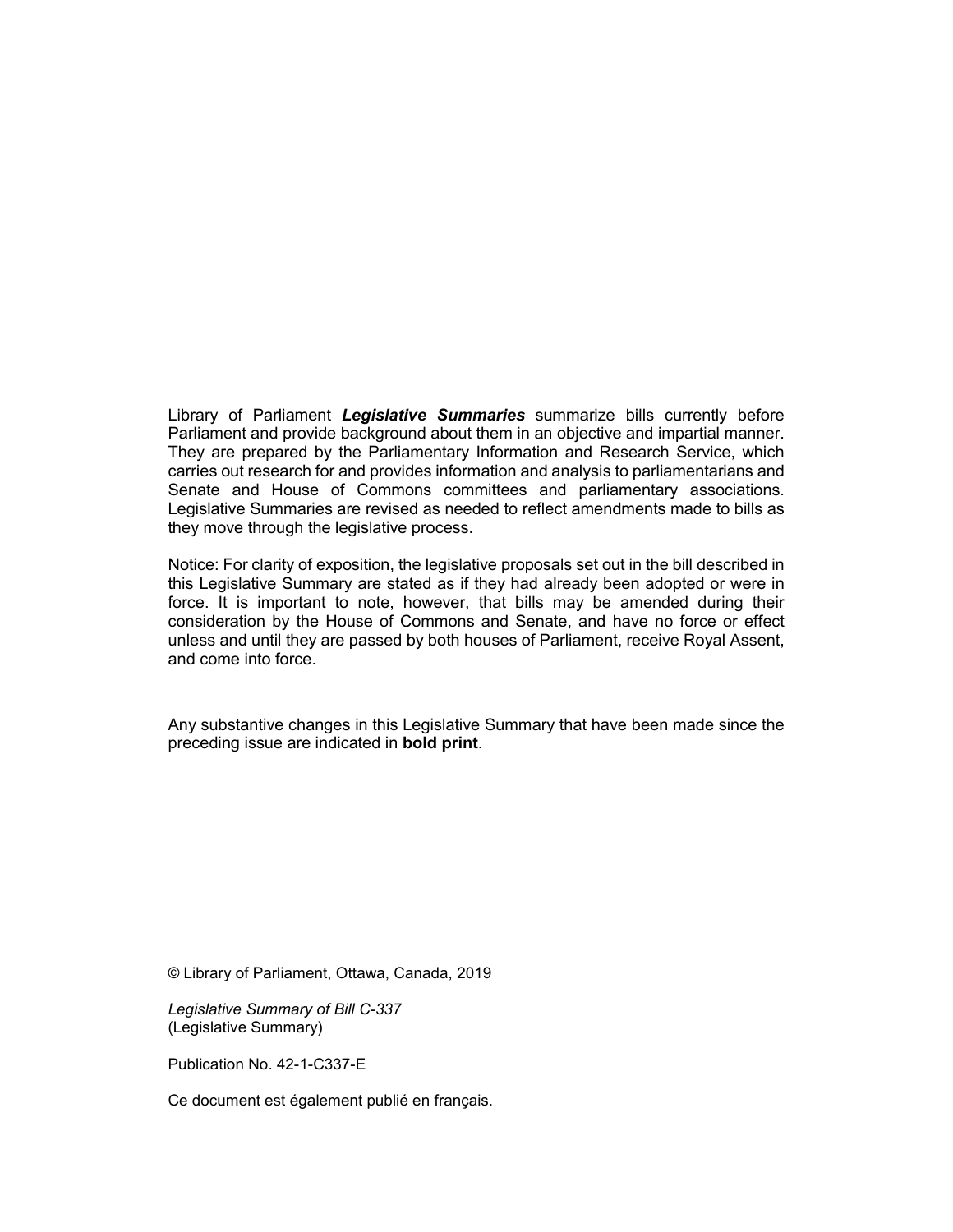## **CONTENTS**

| 1.1 | Recent Spotlight on Judicial Treatment of |  |
|-----|-------------------------------------------|--|
| 1.2 |                                           |  |
|     |                                           |  |
|     |                                           |  |
| 2.1 |                                           |  |
| 2.2 | Judges Act                                |  |
| 2.3 | Criminal Code and Record of Reasons       |  |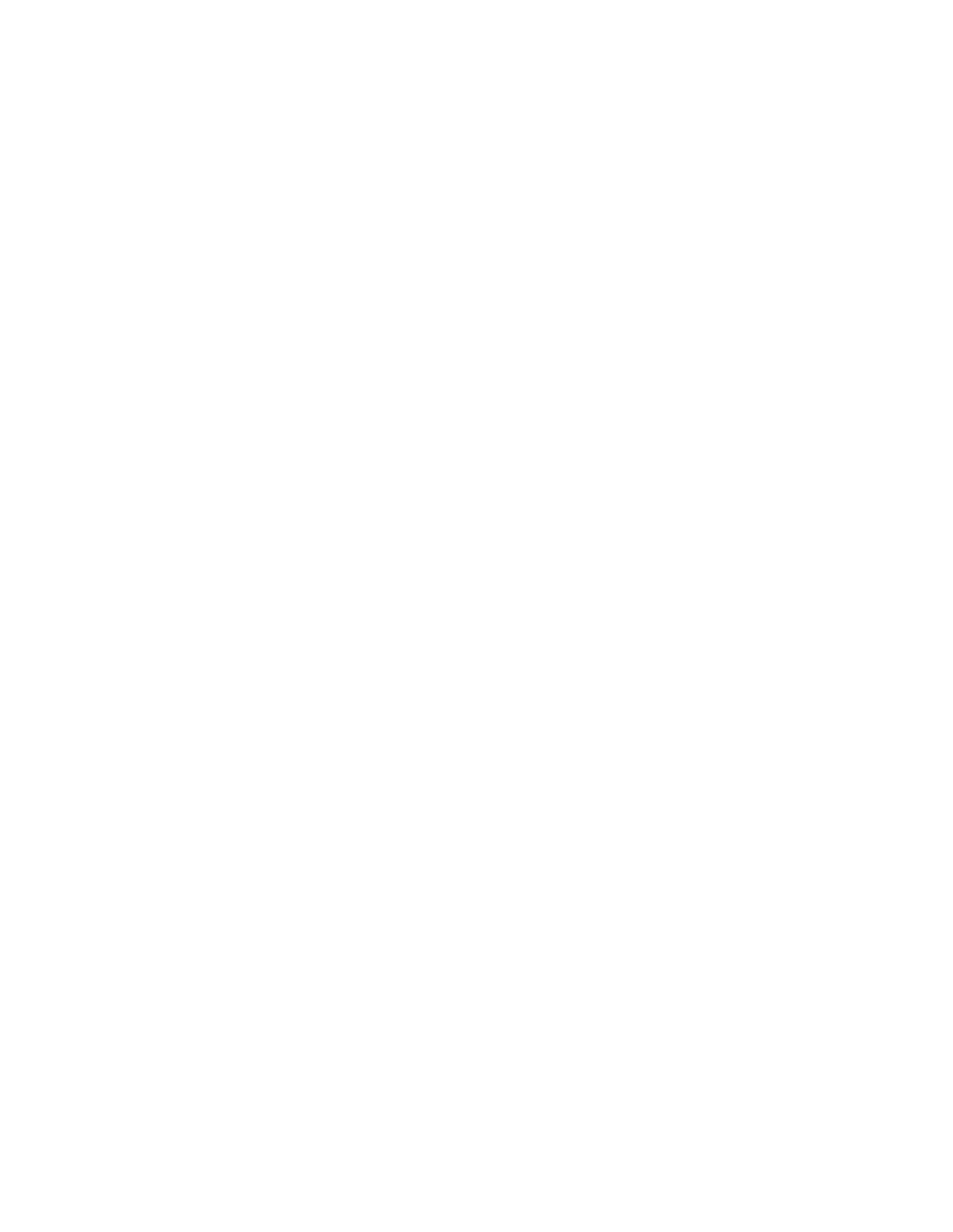## LEGISLATIVE SUMMARY OF BILL C-337: AN ACT TO AMEND THE JUDGES ACT AND THE CRIMINAL CODE (SEXUAL ASSAULT)

### 1 BACKGROUND

Bill C-337, An Act to amend the Judges Act and the Criminal Code (sexual assault),<sup>[1](#page-8-0)</sup> was introduced in the House of Commons on 23 February 2017 by the Honourable Rona Ambrose. It was studied by the House of Commons Standing Committee on the Status of Women, which in its report on the bill recommended amendments to three clauses and the deletion of one clause.<sup>[2](#page-8-1)</sup> The House of Commons passed the bill with the committee's amendments on 15 May 2017. Bill C-337 received first reading in the Senate on 16 May 2017 and was referred to the Standing Senate Committee on Legal and Constitutional Affairs on 31 May 2018.

Bill C-337, whose short title is the Judicial Accountability through Sexual Assault Law Training Act, has three central purposes:

- It adds a new eligibility requirement for lawyers to qualify to become a judge of a superior court in any province – namely, that they must have completed recent and comprehensive education in sexual assault law, as well as social context education, to the satisfaction of the Commissioner for Federal Judicial Affairs.
- It requires the Canadian Judicial Council (CJC) to submit an annual report to Parliament through the Minister of Justice on the delivery and uptake of sexual assault law seminars established by the CJC.
- It requires reasons for decisions in sexual assault cases to be recorded or provided in writing.

#### 1.1 RECENT SPOTLIGHT ON JUDICIAL TREATMENT OF SEXUAL ASSAULT CASES

In her testimony before the House of Commons Standing Committee on the Status of Women, the Honourable Rona Ambrose stated that she introduced the bill after noting "a disturbing number of sexual assault cases that have shaken the public's confidence in our justice system."<sup>[3](#page-8-2)</sup> These cases involved judges who made statements in court or in their decisions with respect to sexual assault trials that critics said relied on discredited stereotypes about victims of sexual abuse. In one case, a judge resigned from the bench after the CJC recommended his removal in light of comments "evidencing an antipathy toward laws designed to protect vulnerable witnesses, promote equality, and bring integrity into sexual assault trials." [4](#page-8-3)

In a case from 2016, a retrial was ordered on appeal when the judge was found to have relied on myths about the "expected" behaviour of a victim of sexual abuse in his reasons for acquittal.<sup>[5](#page-8-4)</sup> In 2017, another judge was widely criticized for using insensitive language when referring to a woman who was intoxicated at the time of the alleged sexual assault.<sup>[6](#page-8-5)</sup>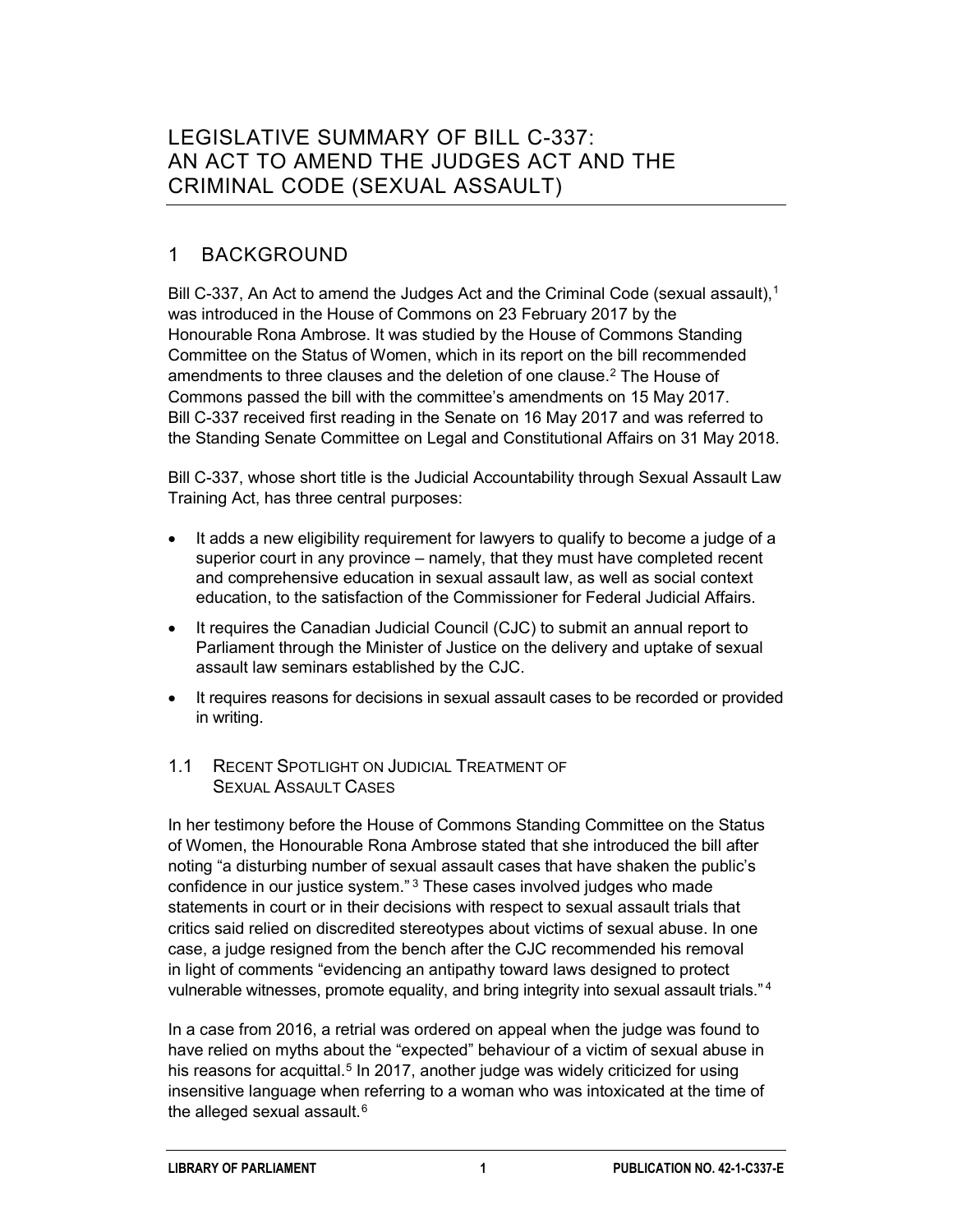Senator Raynell Andreychuk, sponsor of Bill C-337 in the Senate, stated that such cases add to the factors that deter victims from reporting sexual assault. She emphasized that Bill C-337 aims to prevent further judicial decisions that rely on stereotypes about victims of sexual assault and to restore survivors' confidence in the court process.<sup>[7](#page-8-6)</sup>

#### 1.2 REPORTING OF SEXUAL ASSAULT IN CANADA

Sexual assault is one of the most under-reported crimes in Canada. According to the 2014 Statistics Canada General Social Survey on victimization, only 5% of sexual assaults were brought to the attention of the police that year.<sup>[8](#page-8-7)</sup> Research indicates that reasons for under-reporting include "the shame, guilt and stigma of sexual victimization," "the normalization of inappropriate or unwanted sexual behaviour," and "the perception that sexual violence does not warrant reporting." [9](#page-8-8) Many victims also report refraining from coming forward because of their "belief that they would not see a positive outcome in the justice system." [10](#page-9-0)

In 2014, sexual assault was the only violent crime type for which the victimization rate had remained relatively stable since 1999, while the rates for other violent crimes were significantly lower in 2014 than in 1999.<sup>[11](#page-9-1)</sup>

#### 1.3 OVERVIEW OF THE CANADIAN JUDICIARY

The Canadian court system is composed of courts with either provincial or federal jurisdiction, the Supreme Court of Canada being the final appeal court for all other Canadian courts. According to the Department of Justice:

The provinces and territories are responsible for providing everything the courts under their jurisdiction need, from building and maintaining the courthouses, to providing staff … to paying provincial/territorial court judges. The federal government appoints and pays judges for the superior courts in each province, as well as judges at the federal level. It is also responsible for the administration of the Supreme Court of Canada and federally created courts.[12](#page-9-2)

Provincial superior court and federal judges are governed by the *Judges Act*, which sets out requirements for matters including judges' age of retirement, eligibility for appointment, and the payment of salaries. The provinces are responsible for appointing provincial court judges. The majority of criminal cases in Canada are heard in the provincial courts.

In addition to the courts, bodies that are important to the administration of justice in Canada include:

• The Office of the Commissioner for Federal Judicial Affairs (FJA): The goal of the FJA is to safeguard the independence of the judiciary and provide federally appointed judges with administrative services independent of the Department of Justice. The FJA reports directly to the Minister of Justice. Duties and responsibilities include administering Part I of the *Judges Act*, which deals with eligibility for appointment, among other elements.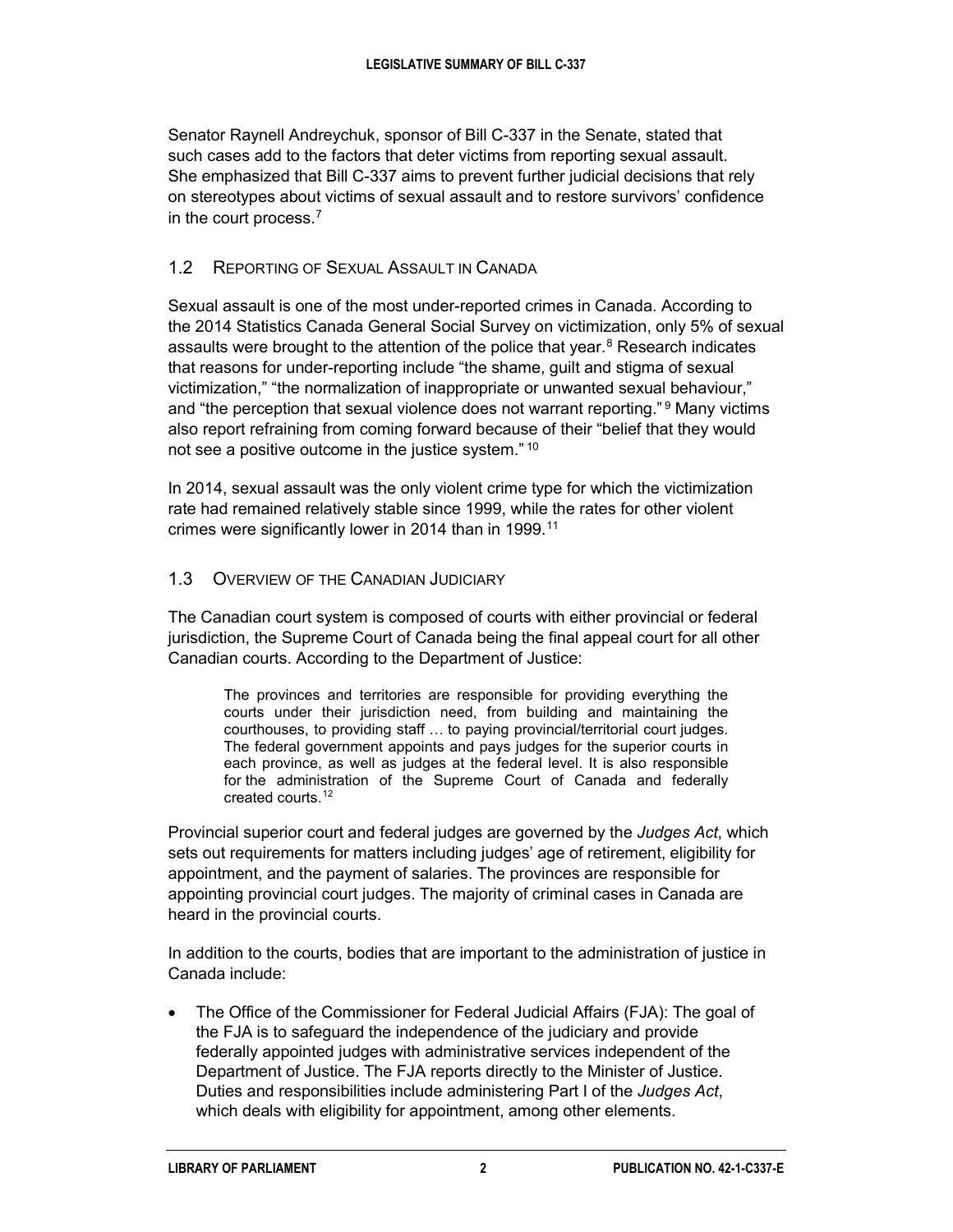The FJA provides services to all federally appointed judges (approximately 1,200 judges). $13$ 

- The Canadian Judicial Council (CJC): A federal body created under the *Judges Act*, the CJC has as its main purpose to establish policies and provide tools that help the judicial system remain efficient, uniform and accountable. The CJC has authority over the work of federally appointed judges. It is composed of 39 members and is chaired by the Chief Justice of the Supreme Court of Canada, the Right Honourable Richard Wagner. Council membership consists of the chief justices, associate chief justices, and some senior judges from provincial and federal superior courts across Canada. The CJC has the power under the *Judges Act* to investigate complaints made by members of the public, and referrals made by the Minister of Justice or the attorney general of a province about the conduct (not the decisions) of federally appointed judges. After an investigation, the CJC can deliver recommendations, including the removal of a judge from office.<sup>[14](#page-9-4)</sup>
- The National Judicial Institute (NJI): The NJI is an independent, not-for-profit institution whose goal is to improve the justice system in Canada and internationally through leadership in the education of judges. The NJI delivers education on its own or in collaboration with courts and other organizations and is "involved in the delivery of the majority of education taken by judges in Canada." [15](#page-9-5)

### 2 DESCRIPTION AND ANALYSIS

Bill C-337 consists of a preamble and five clauses that make amendments to the *Judges Act* and the *Criminal Code*.

#### 2.1 PREAMBLE

The preamble sets out the context giving rise to the bill. It emphasizes the effect that sexual assault proceedings have on the lives of those affected and their potential to revictimize survivors of sexual violence, and warns of problematic interpretations of the law during sexual assault trials. It notes that lawyers currently seeking to be appointed as judges are not required to have completed sexual assault law training and declares that Parliament recognizes the importance of judges participating in continuing legal education.

The preamble further emphasizes that Parliament wishes to be informed of the participation of judges in sexual assault law training and affirms the value of written reasons for decisions in sexual assault proceedings.

Finally, it affirms the need for survivors of sexual violence to have faith in the criminal justice system and Parliament's responsibility to ensure that Canada's democratic institutions reflect the "values and principles" of Canadians. However, it balances this statement with an acknowledgment of the importance of a free and independent judiciary. By recognizing both the need for a fair criminal justice system and a free and independent judiciary, the preamble recognizes the precautions Parliament must take when legislating with respect to judicial appointments.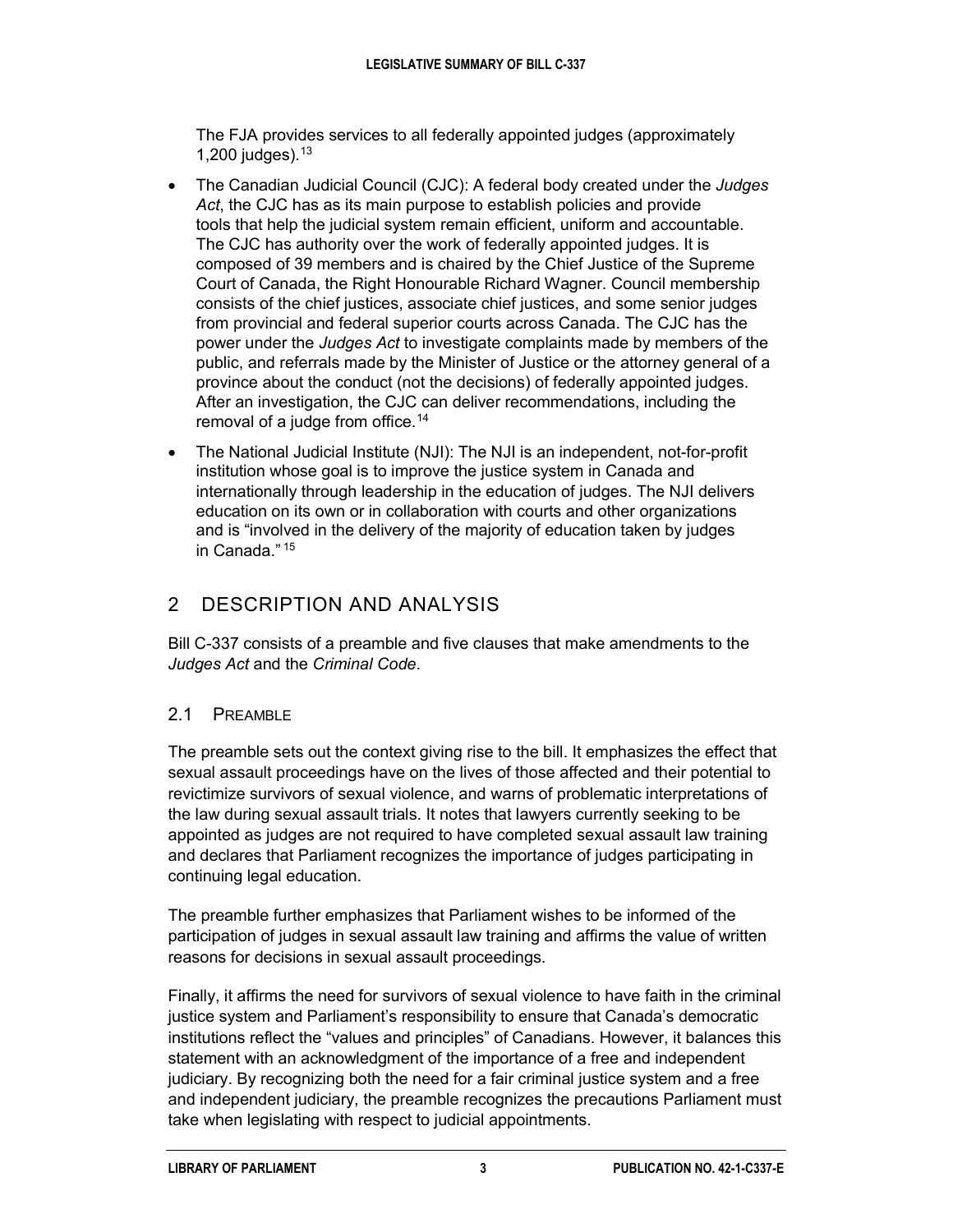#### 2.2 *JUDGES ACT* (CLAUSES 2 TO 4)

Clause 2(2) modifies the eligibility requirements for judicial appointments contained in the *Judges Act*. Under new section 3(b)(i) of the *Judges Act*, to be eligible to be appointed a judge of a superior court in any province, a candidate must have completed recent and comprehensive education in sexual assault law, to the satisfaction of the Commissioner for Federal Judicial Affairs. The new section stipulates that education in sexual assault law must be developed in consultation with sexual assault survivors, as well as with groups and organizations that support them. The new provision further stipulates that this education must include instruction in issues related to evidence, consent and the conduct of sexual assault proceedings, as well as myths and stereotypes associated with sexual assault complainants.

Under new section 3(b)(ii), a candidate must also have completed social context education. This criterion was added in an amendment proposed by the House of Commons Standing Committee on the Status of Women after witnesses informed the committee that training in sexual assault law alone was too narrow.[16](#page-9-6) Social context training requires judges to consider the context of the cases they hear and not be influenced by attitudes based on stereotypes, myths or prejudice.<sup>[17](#page-9-7)</sup>

Clause 3 amends section 60(2)(b) of the *Judges Act*, which empowers the CJC to establish seminars for the continuing education of judges. The amended section stipulates that the continuing education seminars must include courses on matters related to sexual assault law and social context. Consistent with the changes made to the eligibility for appointments section explained above, courses on sexual assault law and social context must be developed in consultation with sexual assault survivors, as well as with organizations that support them.

Clause 4 adds new section 62.1 to the *Judges Act*, requiring the production of an annual report from the CJC. The report must be submitted to the Minister of Justice and contain information on the above-mentioned seminars offered in the preceding calendar year, including, among other details, a description of their content, their duration, the number of judges who attended and the courts on which they serve, and the number of sexual assault cases heard by judges who have never participated in such a seminar.

#### 2.3 *CRIMINAL CODE* AND RECORD OF REASONS (CLAUSE 5)

Clause 5 amends the *Criminal Code* by adding new section 278.92. The section applies only to proceedings before a judge without jury. New section 278.92(1) requires the presiding judge to provide reasons for decisions regarding certain sexual offences for which the accused is acquitted, discharged, found guilty, found not criminally responsible, or found unfit to stand trial. The offences included in new section 278.92 are:

- section 151 (sexual interference);
- section 152 (invitation to sexual touching);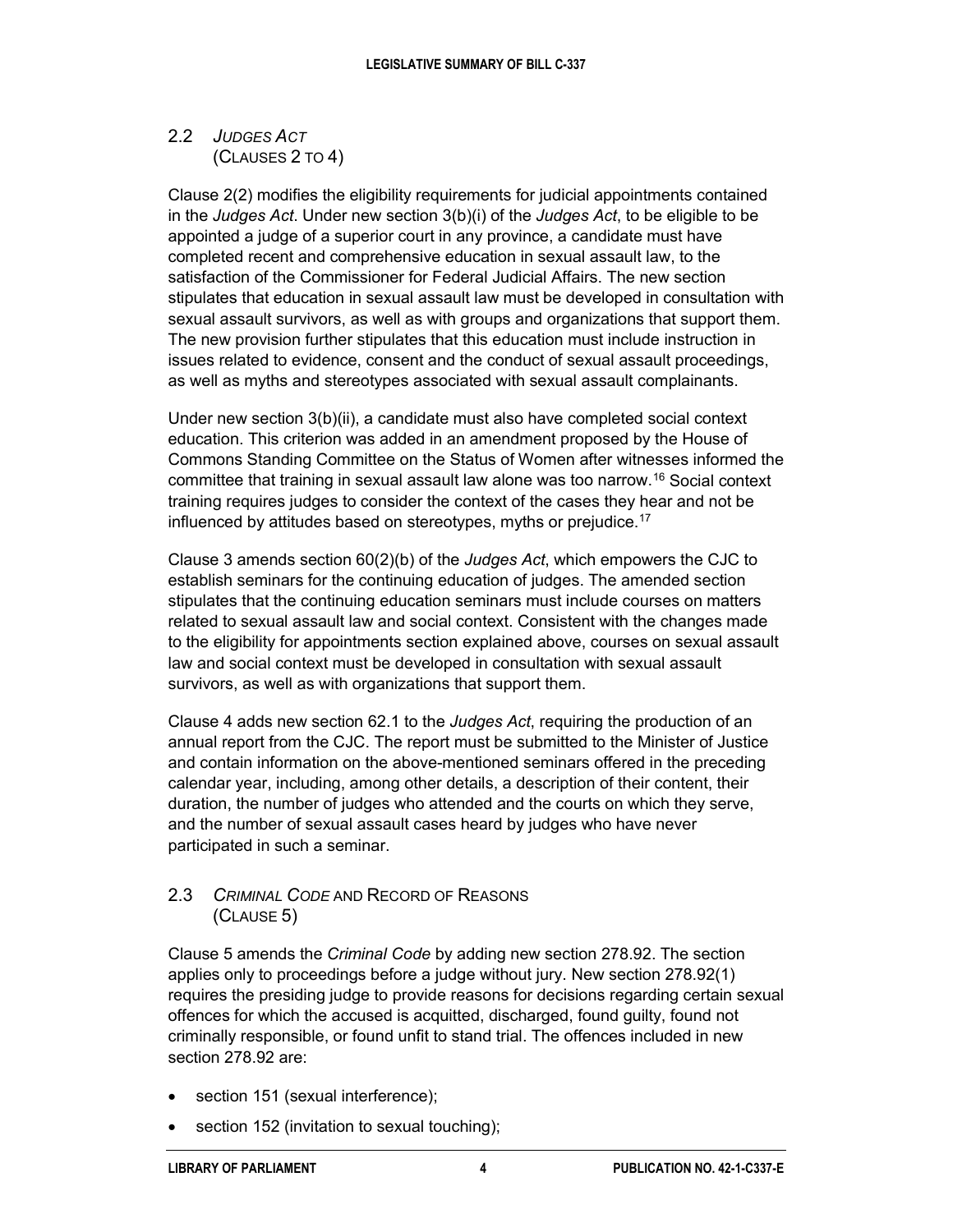- section 153 (sexual exploitation)
- section 153.1 (sexual exploitation of person with disability);
- section 155 (incest);
- subsection 160(2) (compelling the commission of bestiality);
- subsection 160(3) (bestiality in the presence of a child or compelling bestiality by a child);
- section 170 (parent or guardian procuring sexual activity);
- section 171 (householder permitting prohibited sexual activity);
- section 172 (corrupting children);
- section 173 (indecent acts);
- section 271 (sexual assault);
- section 272 (sexual assault with a weapon, threats to a third party or causing bodily harm); and
- section 273 (aggravated sexual assault).

New section 278.92(2) stipulates that the reasons must be entered in the record of the proceedings or, if the proceedings are not recorded, must be provided in writing.[18](#page-9-8)

#### **NOTES**

 $\ddot{ }$ 

- <span id="page-8-0"></span>1. [Bill C-337, An Act to amend the Judges Act and the Criminal Code \(sexual assault\),](https://www.parl.ca/DocumentViewer/en/42-1/bill/C-337/third-reading) 1<sup>st</sup> Session, 42<sup>nd</sup> Parliament.
- <span id="page-8-1"></span>2. House of Commons, Standing Committee on the Status of Women [FEWO], *[Bill C-337,](https://www.ourcommons.ca/DocumentViewer/en/42-1/FEWO/report-9/)  [An Act to amend the Judges Act and the Criminal Code \(sexual assault\)](https://www.ourcommons.ca/DocumentViewer/en/42-1/FEWO/report-9/)*, Ninth Report, 1<sup>st</sup> Session, 42<sup>nd</sup> Parliament, 12 May 2017.
- <span id="page-8-2"></span>3. FEWO, *[Evidence](http://www.ourcommons.ca/DocumentViewer/en/42-1/FEWO/meeting-54/evidence)*, 1<sup>st</sup> Session, 42<sup>nd</sup> Parliament, 4 April 2017, 0850 (Hon. Rona Ambrose, Member of Parliament for Sturgeon River–Parkland).
- <span id="page-8-3"></span>4. Canadian Judicial Council [CJC], *[Canadian Judicial Council Inquiry into the Conduct of](https://www.cjc-ccm.gc.ca/cmslib/general/Camp_Docs/2017-03-08%20Report%20to%20Minister.pdf)  [the Honourable Robin Camp: Report to the Minister of Justice](https://www.cjc-ccm.gc.ca/cmslib/general/Camp_Docs/2017-03-08%20Report%20to%20Minister.pdf)*, 8 March 2017, para. 10.
- <span id="page-8-4"></span>5. *[R. v. A.R.D.](http://canlii.ca/t/h4xms)*, 2017 ABCA 237 (CanLII); and *[R. v. A.R.J.D.](http://canlii.ca/t/hqdb3)*, 2018 SCC 6 (CanLII).
- <span id="page-8-5"></span>6. *[R. v. Al-Rawi](https://www.canlii.org/en/ns/nsca/doc/2018/2018nsca10/2018nsca10.html?autocompleteStr=2018%20NSCA%2010&autocompletePos=1)*, 2018 NSCA 10 (CanLII); and Frank P. Hoskins, R. Daren Baxter, and Katherine Fierlbeck, *[In the Matter of Complaints Against Judge Gregory Lenehan,](http://www.courts.ns.ca/documents/ReviewCommittee_FinalDecision.pdf)  made pursuant to the* Provincial Court Act*[, R.S.N.S. 1989, c. 238: Decision of the](http://www.courts.ns.ca/documents/ReviewCommittee_FinalDecision.pdf)  Review [Committee](http://www.courts.ns.ca/documents/ReviewCommittee_FinalDecision.pdf)*, 29 March 2018.
- <span id="page-8-6"></span>7. Senate, *[Debates](https://sencanada.ca/Content/SEN/Chamber/421/Debates/pdf/128db_2017-06-06-e.pdf)*, 1st Session, 42nd Parliament, Vol. 150, No. 128, 6 June 2017, p. 3264.
- <span id="page-8-7"></span>8. Samuel Perreault, ["Criminal victimization in](http://www.statcan.gc.ca/pub/85-002-x/2015001/article/14241-eng.pdf) Canada, 2014," *Juristat*, Statistics Canada, Catalogue no. 85-002-X, 23 November 2015, p. 25.
- <span id="page-8-8"></span>9. Shana Conroy and Adam Cotter, ["Self-reported sexual assault in Canada, 2014,](https://www150.statcan.gc.ca/n1/en/pub/85-002-x/2017001/article/14842-eng.pdf?st=dfiMA3-F)" *Juristat*, Statistics Canada, Catalogue no. 85-002-X, 11 July 2017, p. 4.